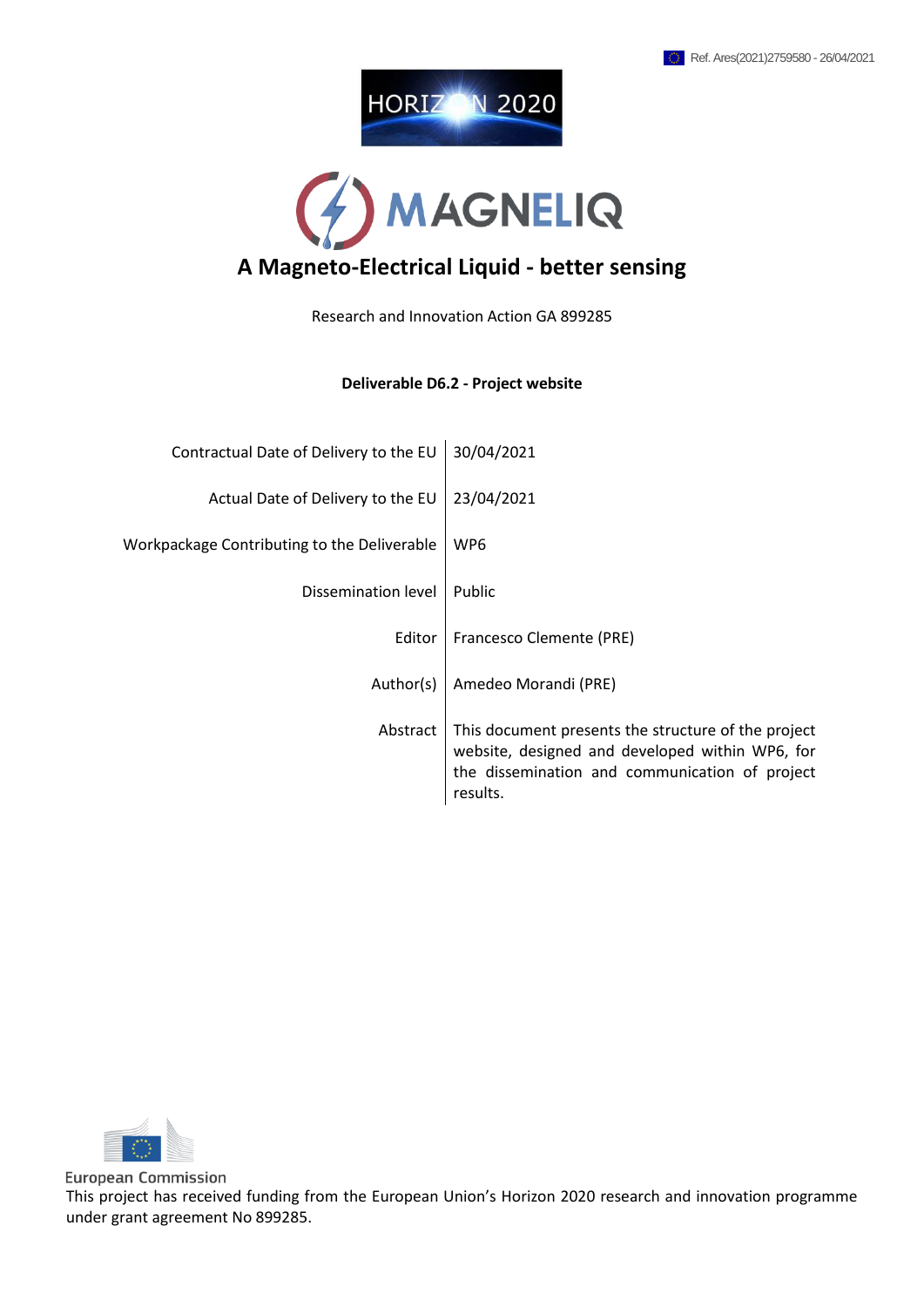



# **Table of contents**

| 2.1.3 |  |
|-------|--|
|       |  |
|       |  |
|       |  |
|       |  |
|       |  |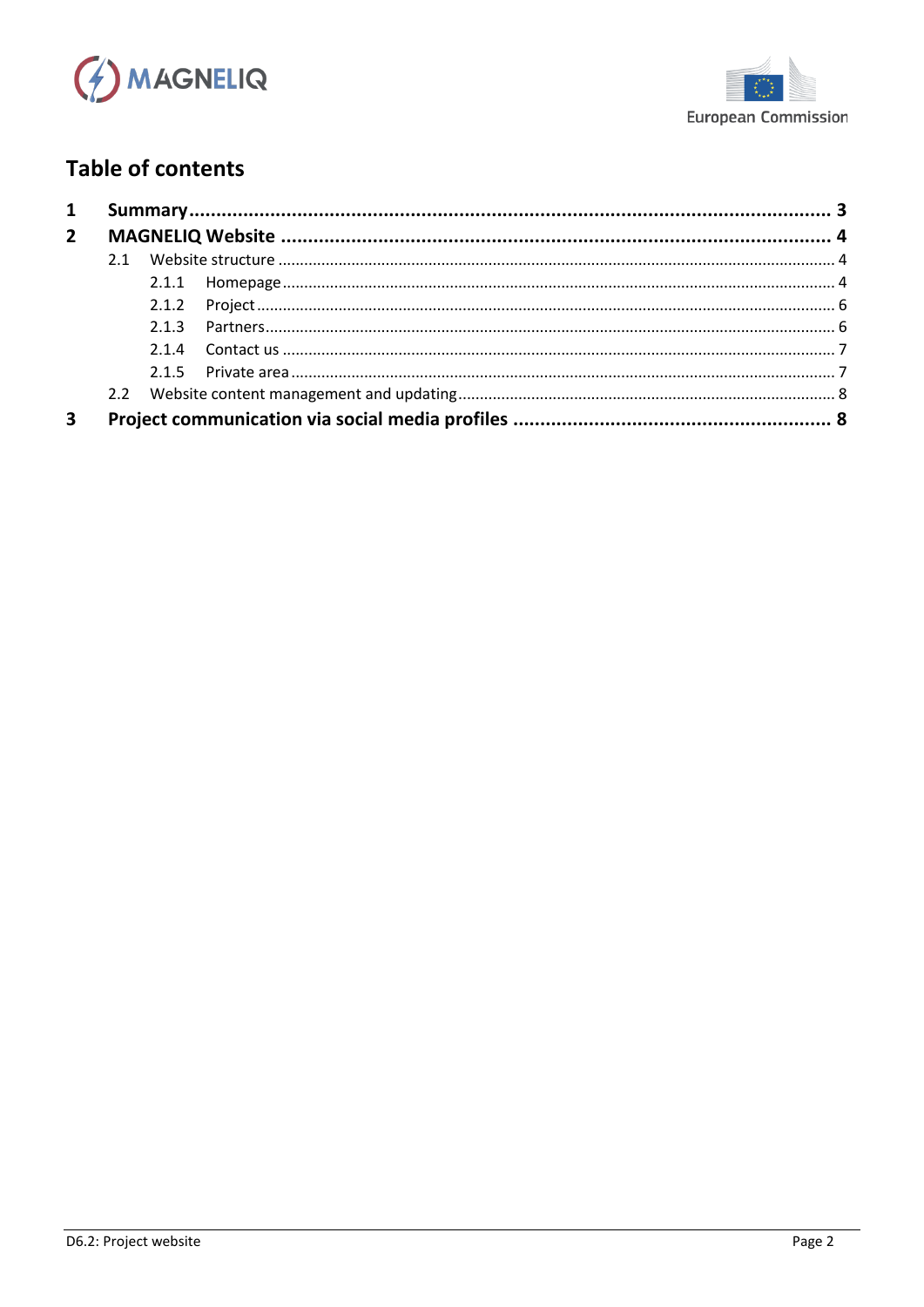



## <span id="page-2-0"></span>**1 Summary**

The following deliverable describes the activities related to the MAGNELIQ website development and management led by PRE. These activities are strictly related to the WP6, namely "Dissemination, exploitation and communication", precisely to the Task 6.1 "Internal and external communication forums".

The MAGNELIQ website [\(www.magneliq.eu\)](http://www.magneliq.eu/) represents one of the most relevant channels of the project to support awareness activities, aiming at:

- Becoming an important source of information about the project;
- Providing real-time access to updated information about the MAGNELIQ progress;
- Increasing exposure of the project and its activities through online means;
- Supporting the public image and branding of MAGNELIQ;
- Stimulating online engagement of targeted stakeholder communities.

Through the MAGNELIQ website, the consortium aims at the same time at:

- Communicating and disseminating project objectives and progresses towards external audience, thanks to the initial publication of pages with the main information about the project and the continuous update with new pages and posts related to the MAGNELIQ project progress. Initially, the website communicates the basic relevant and public information, and it has been conceived as an easy tool to allow the readers to learn and better understand the project contents. Then, during the project implementation, the website will report the relevant news and updatesin order to engage stakeholders and better support communication, producing exploitation/sustainability driven contents;
- Communicating with other MAGNELIQ beneficiaries and storing all the relevant project documents through the private area implemented. Selected members of MAGNELIQ beneficiaries can access the private area using the assigned login credentials and can share files and contribute to threads.

The website has been developed using a user-friendly interface (fully scalable and adaptable to all types of devices, i.e. responsive design) and an easy-to-follow menu, so that visitors can easily understand its structure and navigate throughout its entire content.

The following deliverable has been developed considering the current state of the website. In the future, depending on new dissemination needs and the necessity to publish different kinds of content, the structure of the website could be modified to improve navigability and effectiveness of communication.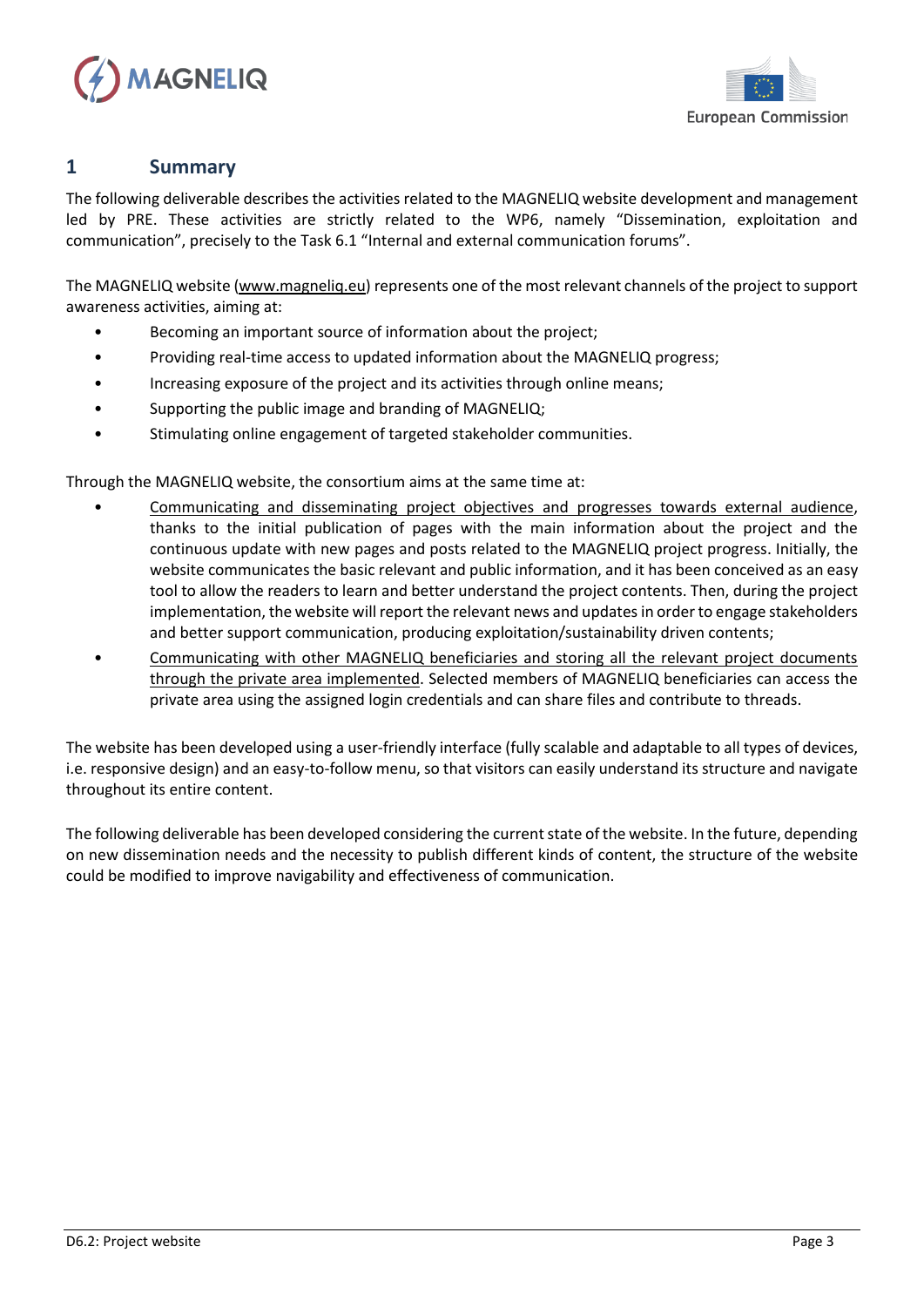



## <span id="page-3-0"></span>**2 MAGNELIQ Website**

The project website is the public showcase where all the activities and results of the project will be promoted. It provides project overviews and highlights and will report up-to-date information on intermediate and final project results, including public reports and publications, and project events (e.g. meetings, conferences and workshops, etc.).

In order to create a strong MAGNELIQ brand and project identity, the project logo is shown on the header of each page and in the favicon (the small images besides the URL).



**Figure 1 MAGNELIQ project logo**

Finally, the website also showsthe references to funding receiving from H2020 programme and to MAGNELIQ grant agreement number.

## <span id="page-3-1"></span>**2.1 Website structure**

The MAGNELIQ website is structured in 5 main sections, reachable through the main menu in the top of the pages:

- 1. **Homepage**: here the most relevant information on the project, to give an overview at a glance of MANGLEIQ.
- 2. **Project**: in this section readers can find general information about the contents of the project.
- 3. **Partners**: browsing this section, readers can find information about the MAGNELIQ beneficiaries and their project teams.
- 4. **Contact us**: a contact form has been developed to allow readers to get in contact with MAGNELIQ consortium.
- 5. **Private area**: through this section beneficiaries can share documents and information among themselves.

This is the current structure of the MAGNELIQ website: in the future this could be improved/changed with new sections and pages (for example, a "*News"* section will be added once the first relevant communication activities will be performed; a *"Results"* section will be added once the first relevant results will be achieved), following the project progress and emerging needs.

Details for each section are provided in the following sections.

### <span id="page-3-2"></span>**2.1.1 Homepage**

The homepage has been developed with the aim of providing the reader with a quick and concise overview of the project.

The homepage is structured in 5 main sections:

1. **Header and menu**: the top of the homepage presents the project logo and the main menu. Through the menu (which also features drop-down sub-menus) it is possible to quickly browse the MAGNELIQ website.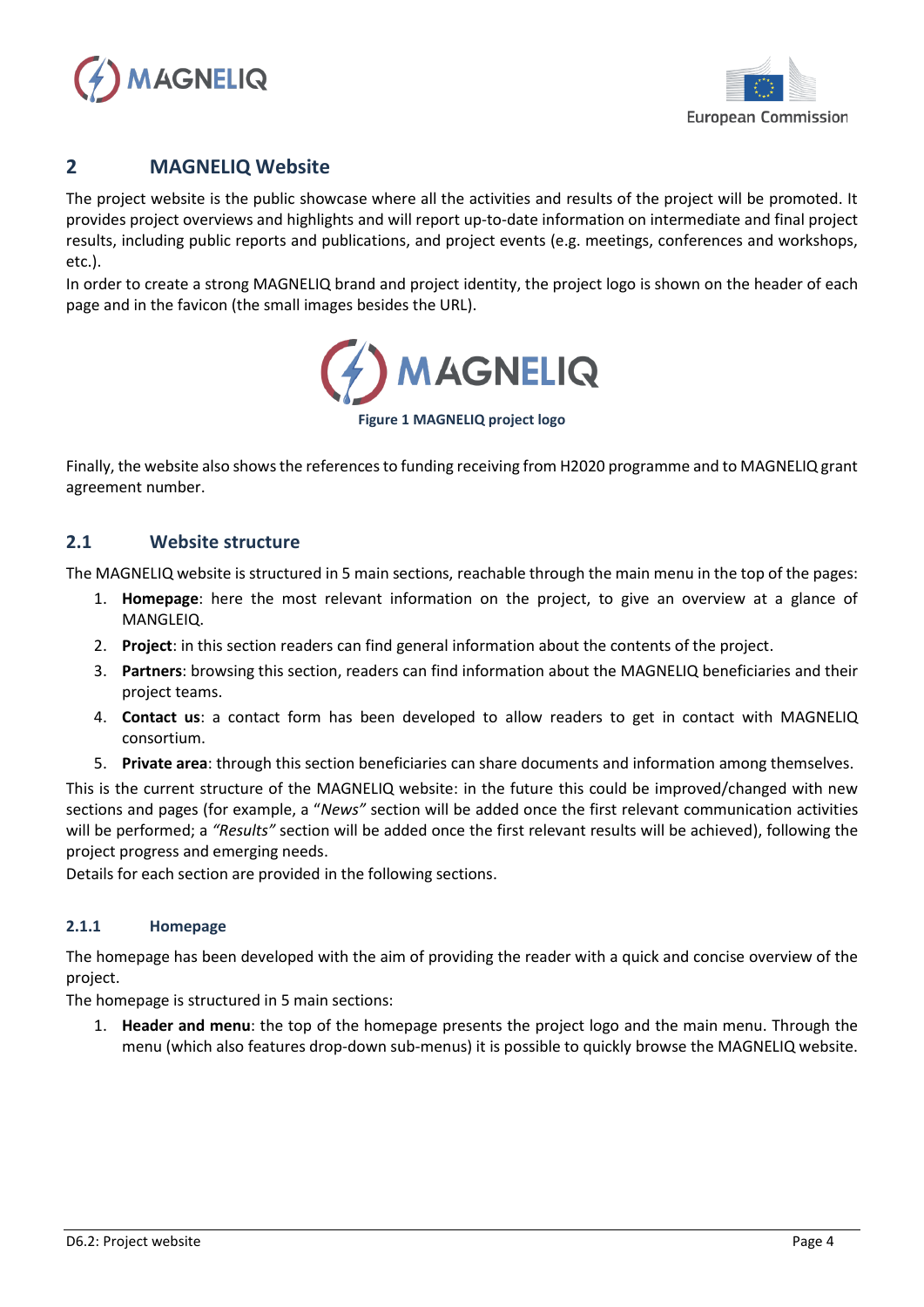





**Figure 2** *Homepage* **-** *Header and menu* **section**

2. **Summary of the project**: the most relevant information about the MAGNELIQ project are concisely presented. The button *"The project"* is linked to another page with additional details on the project. At the end of the section, data on the project numbers are given.



**Figure 3** *Homepage* **-** *Summary of the project* **section**

3. **Partners:** in this section the logos of the project beneficiaries are shown. Clicking on each one, the reader is redirected to specific pages with information of each beneficiary**.**



#### **Figure 4** *Homepage - Partners* **section**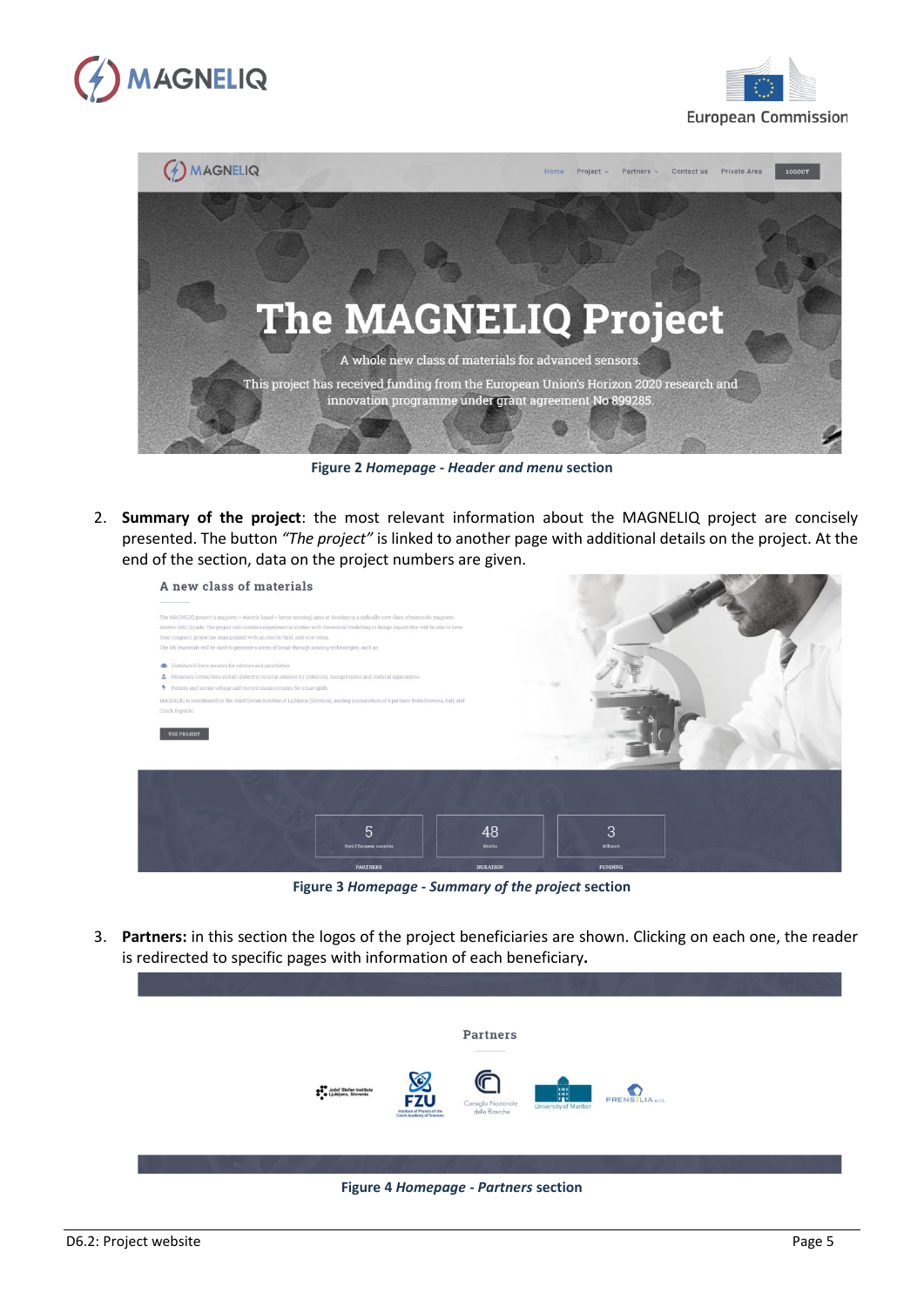



4. **Contact us:** through the button *"Contact us"* the reader is redirected to a contact form that permits to get in contact with the MAGNELIQ Consortium.



**Figure 5** *Homepage* **-** *Contact us* **section**

#### <span id="page-5-0"></span>**2.1.2 Project**

In this page, readers can find information about the MAGNELIQ project that complements those already presented on the homepage.



**Figure 6** *Project* **section**

#### <span id="page-5-1"></span>**2.1.3 Partners**

Browsing this section, visitors can find 5 pages with detailed information about each MAGNELIQ beneficiary and its project team. For each member of the teams a concise bibliography is presented and, when relevant, their ResearchGate/ORCID/LinkedIn/etc. profiles are linked.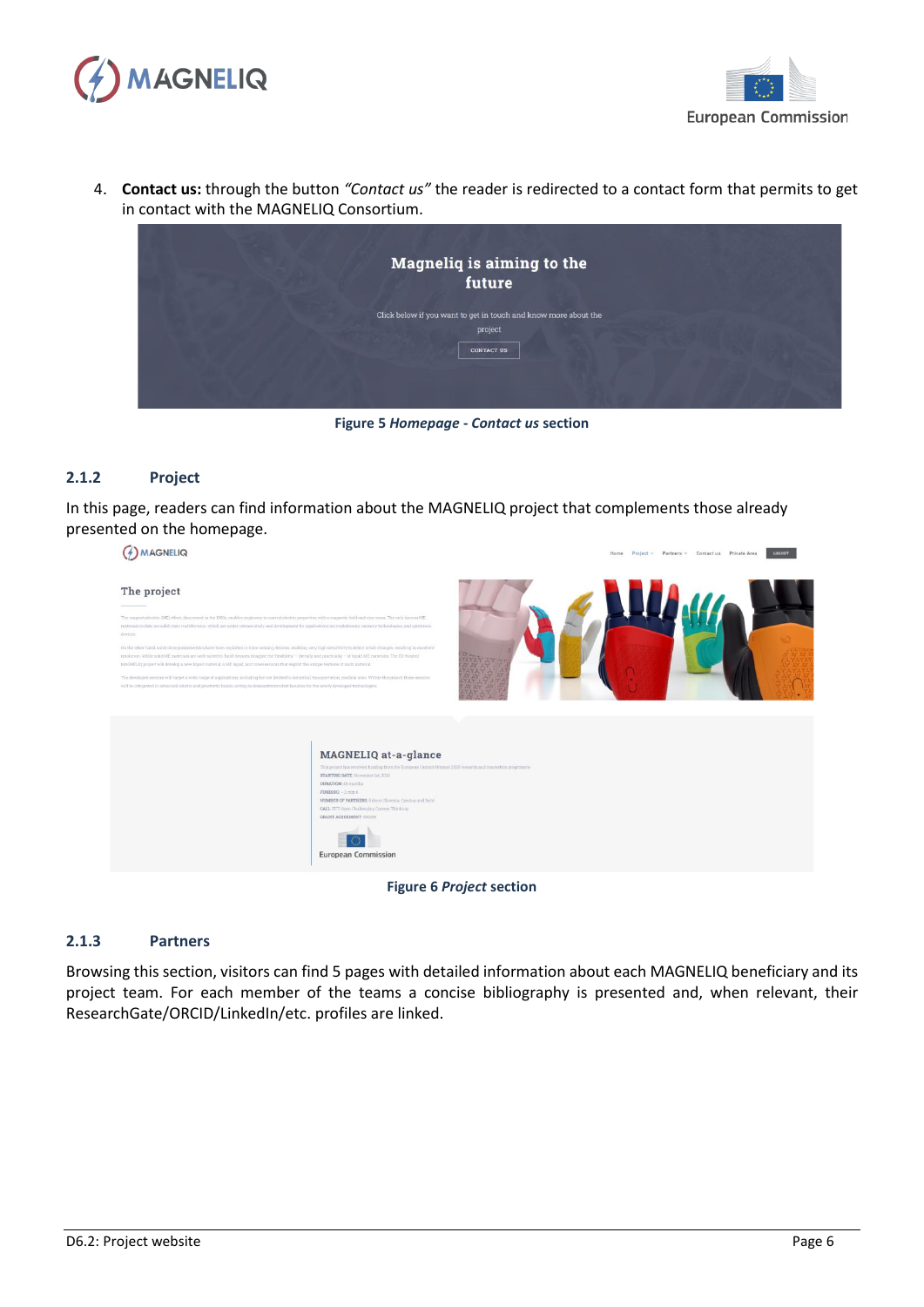





**Figure 7** *Partners - JSI* **page**

#### <span id="page-6-0"></span>**2.1.4 Contact us**

A contact form has been published to allow readers to get in touch with the MAGNELIQ Consortium.

| MAGNELIQ                                                                                                                           | LOGOUT<br>Project v<br>Partners v Contact us<br>Private Area<br>Home |
|------------------------------------------------------------------------------------------------------------------------------------|----------------------------------------------------------------------|
| <b>Get In Touch</b><br>Do you want to know anything about this project, or do you simply need information? Don't be shy: write us! | <b>How Can We Help?</b><br>Fill free to contact us for any issue     |
| <b>⊠</b> info@magneliq.eu                                                                                                          | Name*<br>Email*<br>How can we help?*                                 |
|                                                                                                                                    | Message*<br><b>CONTACT US</b>                                        |

**Figure 8** *Contact us* **section**

#### <span id="page-6-1"></span>**2.1.5 Private area**

A private area used to store and share relevant files and information created during the project. This area is only accessible by selected members of the MAGNELIQ beneficiaries, who have been assigned individual login credentials (username and password). The *Manag* and *Tech* groups have been created, and each member was assigned to one or both groups, based on its specific role (managerial or technical). The private area has been organised in folders: these can be general folders (e.g. *00Instructions*, *Meetings*, *Project Docs*, *Templates*) or specific folders related to each work package of the project.

As the private area of the project website is mainly a place where to store static documentation, it poorly fits with the need of having collaborative documents that are automatically up to date. For this reason, Prensilia is complementing the functionality of the website by providing access to the partners to a shared area on its Microsoft 365 account, to allow a faster exchange of work-in-progress documents.